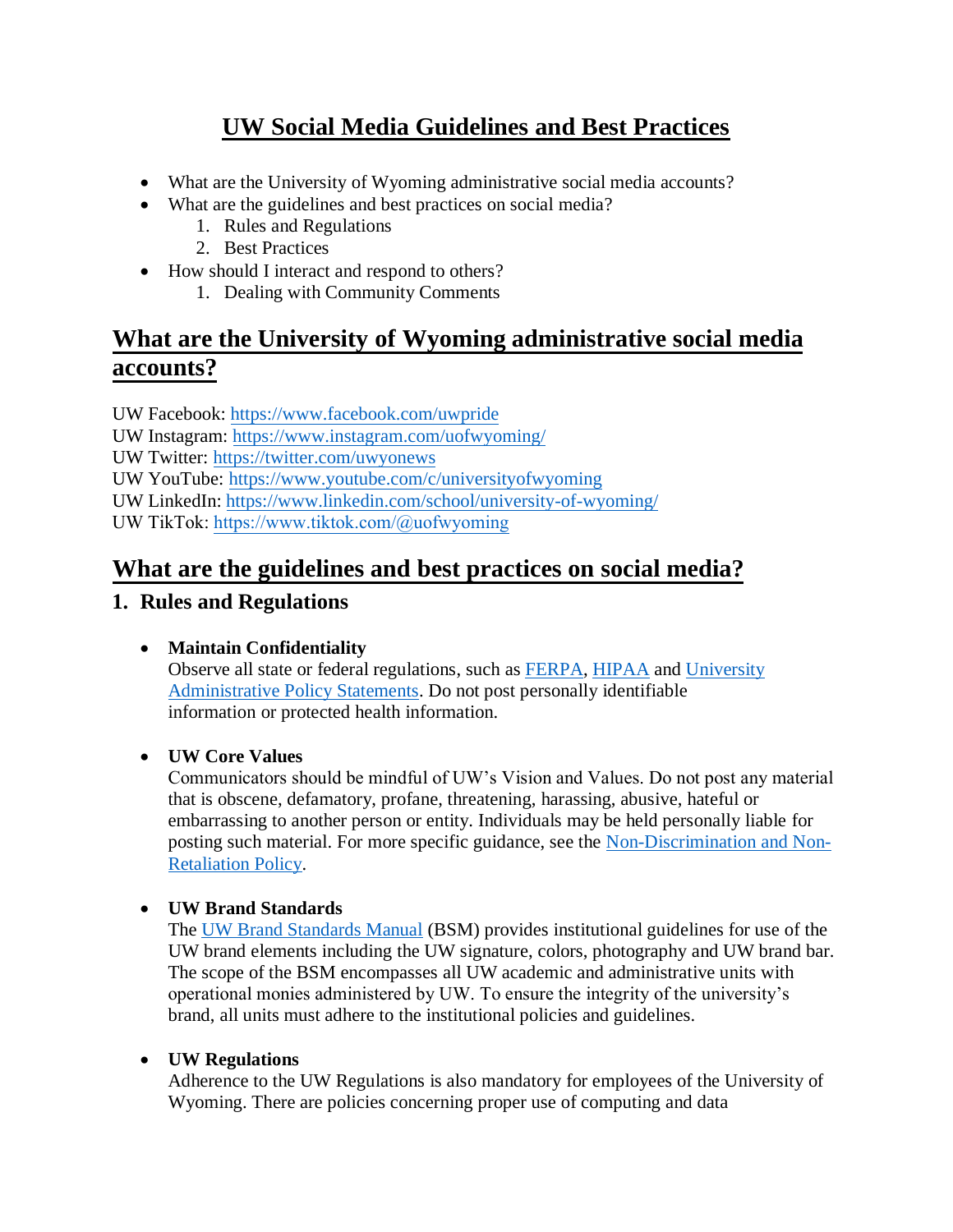communication facilities operated by the [Division of Information Technology](http://www.uwyo.edu/regs-policies/section-8-information-technology/) (which includes our connection to the internet and all UW-owned equipment).

### • **Other Codes of Conduct**

Certain UW organizations may have additional codes of conduct or agreements signed between employees and UW. For instance, IT employees sign an IT confidentiality agreement that provides guidelines on the acceptable use of the technology and data to which they have access. For more information, students and employees may also refer to existing regulations outlined in the [Student Code of Conduct](https://www.uwyo.edu/dos/conduct/) and [Employee Handbook](http://www.uwyo.edu/hr/_files/docs/human-resources/employee-handbook.pdf) (UW login required). Make sure to familiarize yourself with and adhere to [UW's privacy](https://securelb.imodules.com/s/1254/14/interior.aspx?sid=1254&gid=1&pgid=230&cid=157) [policies.](https://securelb.imodules.com/s/1254/14/interior.aspx?sid=1254&gid=1&pgid=230&cid=157)

### • **Copyright and Intellectual Property**

Be cautious when posting work that may still be owned by a third party. Types of work that may be copyrighted include books, articles, pictures, photographs, songs, videos, etc. If a work is owned by a third party, please contact the respective owner or the Copyright Clearance Center at [www.copyright.com](http://www.copyright.com/) to obtain the necessary permissions. Employees of UW who have questions regarding copyright issues may consider contacting [UW's](http://www.uwyo.edu/generalcounsel/) [General Counsel Office.](http://www.uwyo.edu/generalcounsel/) Don't use photos of people without their permission. Make sure you obtain a model release for individuals who appear in photos that you are sharing on social media sites. The UW Model Release form is available at http://www.uwyo.edu/publicrelations/\_files/docs/model-release.pdf. Always give credit to the original authors/creators and/or link to the original source when at all possible. Do not post or share work (videos, articles, writings, etc.) in a manner that construes your department or the university as the author/creator of such work.

### • **Trademarks and Licensing**

University of Wyoming owns and controls its name(s) and other marks, logos, insignias, seal, designs and symbols. Unauthorized use of these trademarks is prohibited by UW trademark and licensing policies (see [University of Wyoming Trademark and Policies\)](http://www.uwyo.edu/uwlicensing/) and is subject to civil and criminal penalties. UW reserves the right to assess financial penalties, issue cease and desist orders, or take other legal action. Using a company or third-party name, logo or other trademark in a manner that may mislead, confuse or deceive others as to an association or partnership when none exists may be considered an infringement. Be careful and thoughtful as to what the actual relationship is between the university and a third party. Understand your intent for including their mark on your site. Employees should contact [UW's General Counsel Office](http://www.uwyo.edu/generalcounsel/) if they are unclear or have questions relating to intellectual property.

### • **Presidential Directives**

[Presidential Directives,](http://www.uwyo.edu/regs-policies/) similar to UW regulations, provide policies and procedures for UW personnel.

#### • **Terms of Service/Use**

Make sure to familiarize yourself with and adhere to each social media platforms terms of service/use (e.g., [Facebook,](https://www.facebook.com/terms.php) [Instagram,](https://help.instagram.com/581066165581870?helpref=faq_content) [Twitter,](https://twitter.com/en/tos) [YouTube,](https://www.youtube.com/static?template=terms) [LinkedIn\)](https://www.linkedin.com/legal/user-agreement).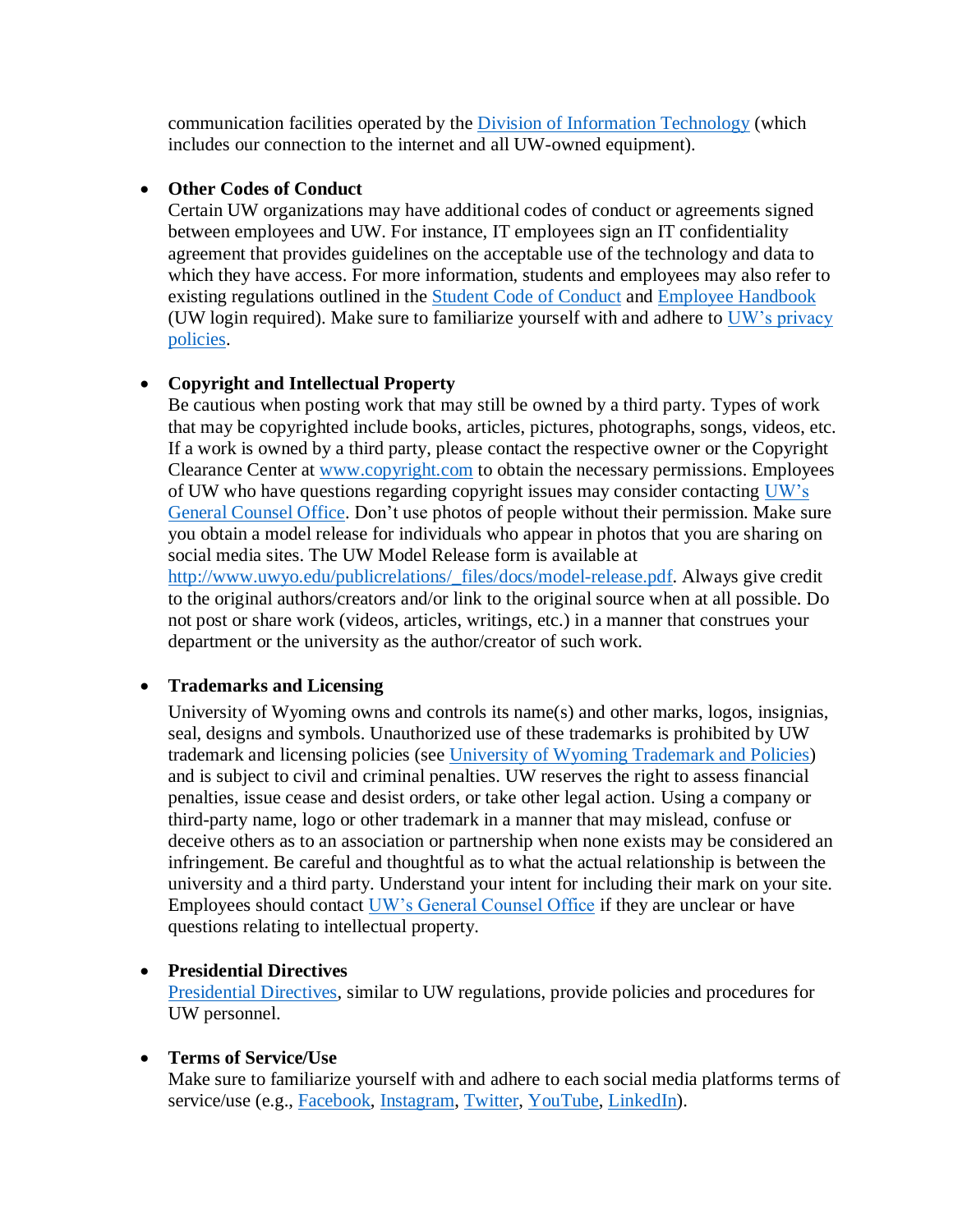### **2. Best Practices**

### • **Be Thoughtful About Your Posts**

There is no expectation of privacy when using social media. Consider what could happen if a post becomes widely known and how that may reflect on both you and UW. Search engines can turn up posts years after they are created, and comments can be forwarded or copied. If you wouldn't say it at a conference or to a member of the media, consider whether you should post it online.

#### • **Remember Your Audience**

A presence in the social media world is or easily can be made available to the public at large. This includes prospective students, current students, current employers and colleagues, patients and their families, and peers. Consider this before publishing to ensure the post will not alienate, harm or provoke any of these groups**.**

#### • **Strive for Accuracy**

Get the facts straight before posting them on social media. Review content for grammatical and spelling errors. Make sure your links work. These are especially important if posting on behalf of UW in any capacity.

#### • **Create Dialogue - Don't Just Push Content**

Give your fans and supporters something to respond to or act upon. Thank people for input and feedback, including negative feedback.

### • **Be Human**

People prefer interacting with a human, even when you are acting for or representing an entity/organization rather than as an individual. Be relevant and timely and add value! That means being aware of conversations that are already going on without you.

## **How should I interact and respond with others?**

By providing platforms for people who aren't UW employees to express themselves, the university is also inviting input of all types – including harsh criticism and false information. Therefore, UW employees involved in social media in their official capacities need to be prepared to respond to such postings. Such rules or guidelines could include:

- Keep it clean: Avoid language that is obscene, vulgar, lewd or sexually oriented.
- If the site is limited to specific topics, don't post off-topic.
- No postings encouraging illegal activity.
- Be truthful.
- Be nice: No racism, sexism or any other sort of -ism that degrades another person.
- No spam: No postings of a commercial nature.
- Comment is not directly related to the posted content